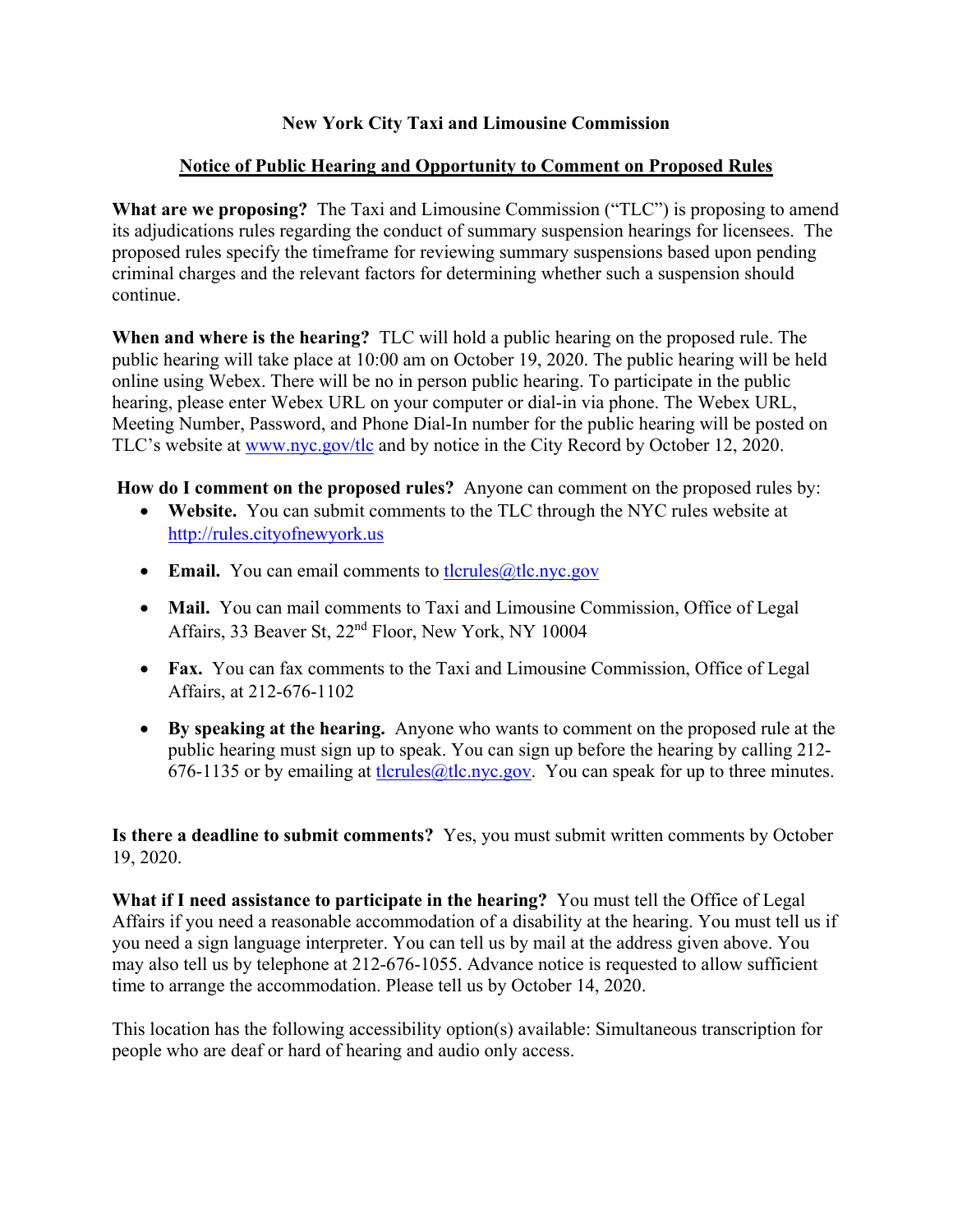**Can I review the comments made on the proposed rules?** You can review the comments made online on the proposed rules by going to the website at http://rules.cityofnewyork.us/. A few days after the hearing, copies of all comments submitted online, copies of all written comments, and a transcript of the hearing will be available to the public at the Office of Legal Affairs.

**What authorizes TLC to make this rule?** Sections 1043 and 2303 of the City Charter and section 19-503 of the City Administrative Code authorize TLC to make this proposed rule. This proposed rule was not included in the Commission's regulatory agenda for this Fiscal Year because it was not contemplated when the Commission published the agenda.

**Where can I find TLC rules?** The Taxi and Limousine Commission rules are in title 35 of the Rules of the City of New York.

**What laws govern the rulemaking process?** TLC must meet the requirements of Section 1043 of the City Charter when creating or changing rules. This notice is made according to the requirements of Section 1043 of the City Charter.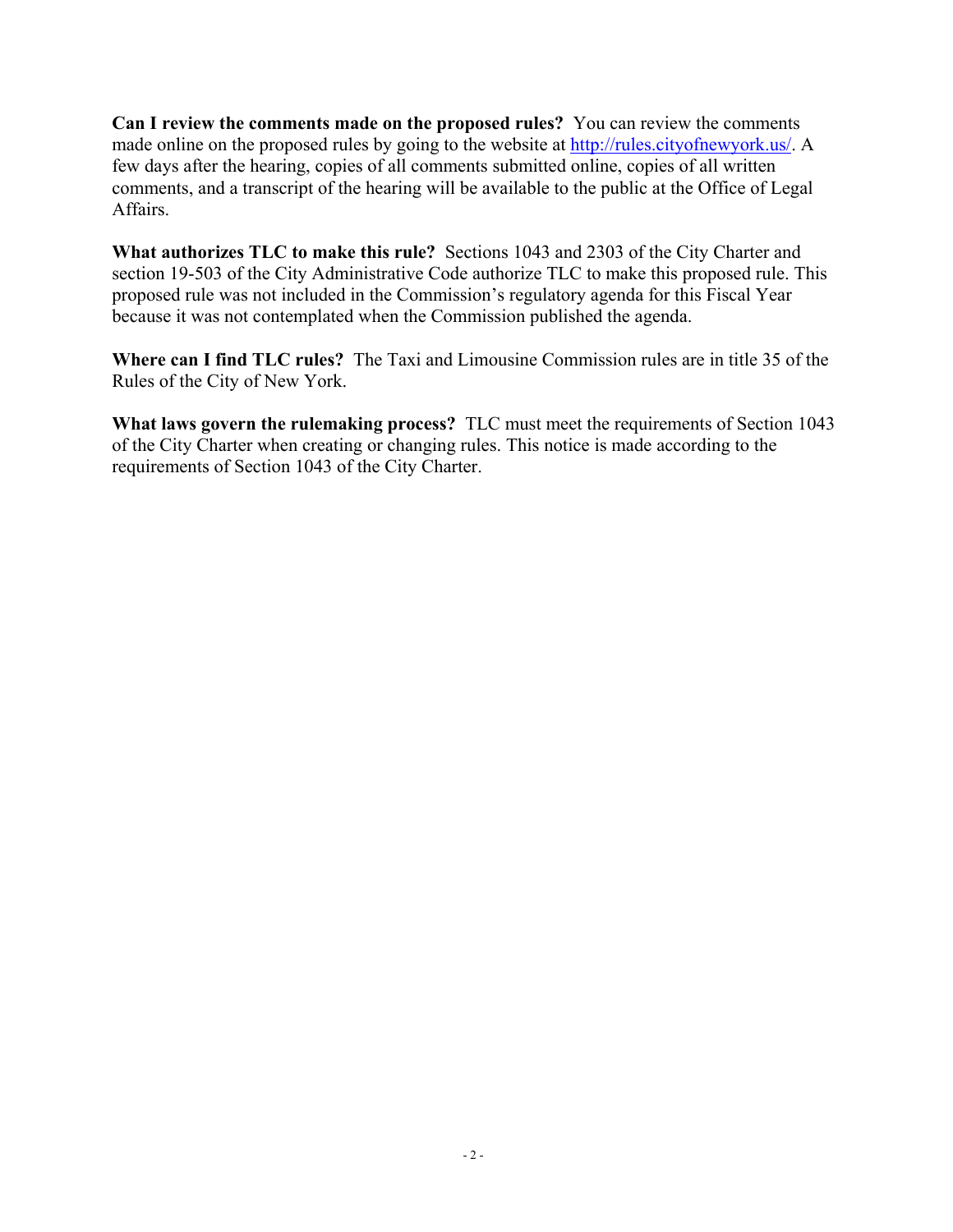## **Statement of Basis and Purpose of Proposed Rule**

TLC rules permit the Chairperson to summarily suspend a Driver's License upon notice of the Driver's criminal arrest or citation if the Chairperson believes that the charges, if true, would demonstrate that continued licensure while awaiting a decision on the criminal charges would constitute a direct and substantial threat to public health or safety. TLC summarily suspends the license of a Driver who is charged with a felony or serious misdemeanor. This practice will not change under the proposed rule.

TLC rules provide that a driver whose license is summarily suspended may request a hearing before an administrative law judge ("ALJ") of the New York City Office of Administrative Trials and Hearings ("OATH"). Following the hearing, the ALJ makes a recommendation to the TLC Chairperson regarding continued suspension based on whether the driver's continued licensure pending resolution of the criminal charges presents a public safety risk. The Chairperson reviews the recommendation and makes a final decision regarding the driver's license suspension.

The proposed rule sets forth updated procedures related to the notices and hearing for drivers following summary suspension. The proposed rule provides guidance to the ALJs and the Chairperson as to the relevant considerations for assessing public safety risk, including the issues that may be addressed in a hearing, and the proper basis for a decision regarding continued suspension. In addition, the proposed rule provides for a quicker return of a license for those drivers whose licensure during the pendency of the criminal proceeding is not deemed to be a direct and substantial threat to public health or safety.

TLC's authority for these rules is found in section 2303 of the New York City Charter and section 19-503 of the New York City Administrative Code.

New material is underlined. [Deleted material is in brackets.]

"Shall" and "must" denote mandatory requirements and may be used interchangeably in the rules of this department, unless otherwise specified or unless the context clearly indicates otherwise.

Section 1. Paragraph (5) of subdivision (c) of section 68-15 of Title 35 of the Rules of the City of New York is amended to read as follows:

# **§68-15 SPECIAL PROCEDURES – SUMMARY SUSPENSION PENDING REVOCATION**

(c) Conduct of Summary Suspension Hearing*.*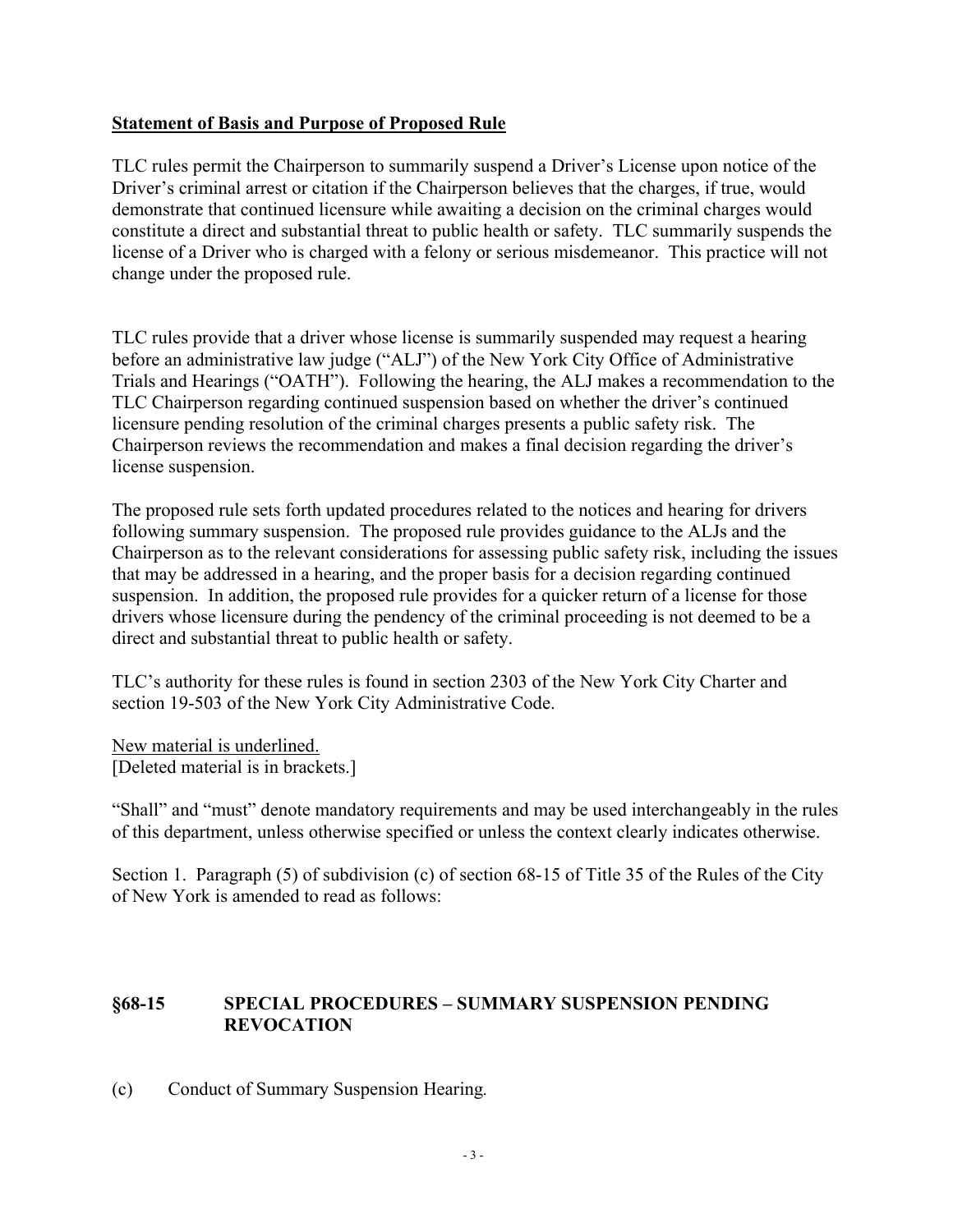(5) [If] Unless otherwise specified, if the Chairperson does not render a decision within 60 calendar days from the end of the Summary Suspension hearing, the suspension must be lifted until the decision is rendered.

Section 2. Paragraphs (2) through (4) of subdivision (d) of section 68-15 of Title 35 of the Rules of the City of New York, relating to summary suspension hearings and the disposition of criminal charges, are REPEALED, paragraph (1) is amended, and new paragraphs (2) through (9) are added, to read as follows:

- (d) Summary Suspension for Criminal Charges*.*
	- (1) The Chairperson can summarily suspend a License based upon[an arrest or citation] criminal charges pending against a Licensee if the Chairperson believes that the charges, if true, would demonstrate that continued licensure would constitute a direct and substantial threat to public health or safety. Such charges include but are not limited to the following:
		- (i) Any [arrest] charge for a crime which constitutes a felony;
		- (ii) Or any [arrest or citation] charge for the following offenses:

\* \* \*

- (2) Upon imposing Summary Suspension, the Commission must promptly notify the Respondent by serving written notice specifying the basis for the Summary Suspension, advising the Respondent of the right to a Summary Suspension hearing, and specifying the issue to be decided at the Summary Suspension hearing.
- (3) The Commission need not commence revocation proceedings while the criminal charges are pending. However, the Respondent is entitled to request a Summary Suspension hearing.
- (4) If the Respondent requests a Summary Suspension hearing, the Commission must schedule such hearing to be held within 10 calendar days of receipt of the Respondent's request. If the tenth day falls on a Saturday, Sunday or holiday, the hearing may be held on the next business day.
- (5) At the Summary Suspension hearing, the Commission must prove by a preponderance of the evidence that the charges pending against the Respondent, if true, demonstrate that the continuation of the Respondent's License during the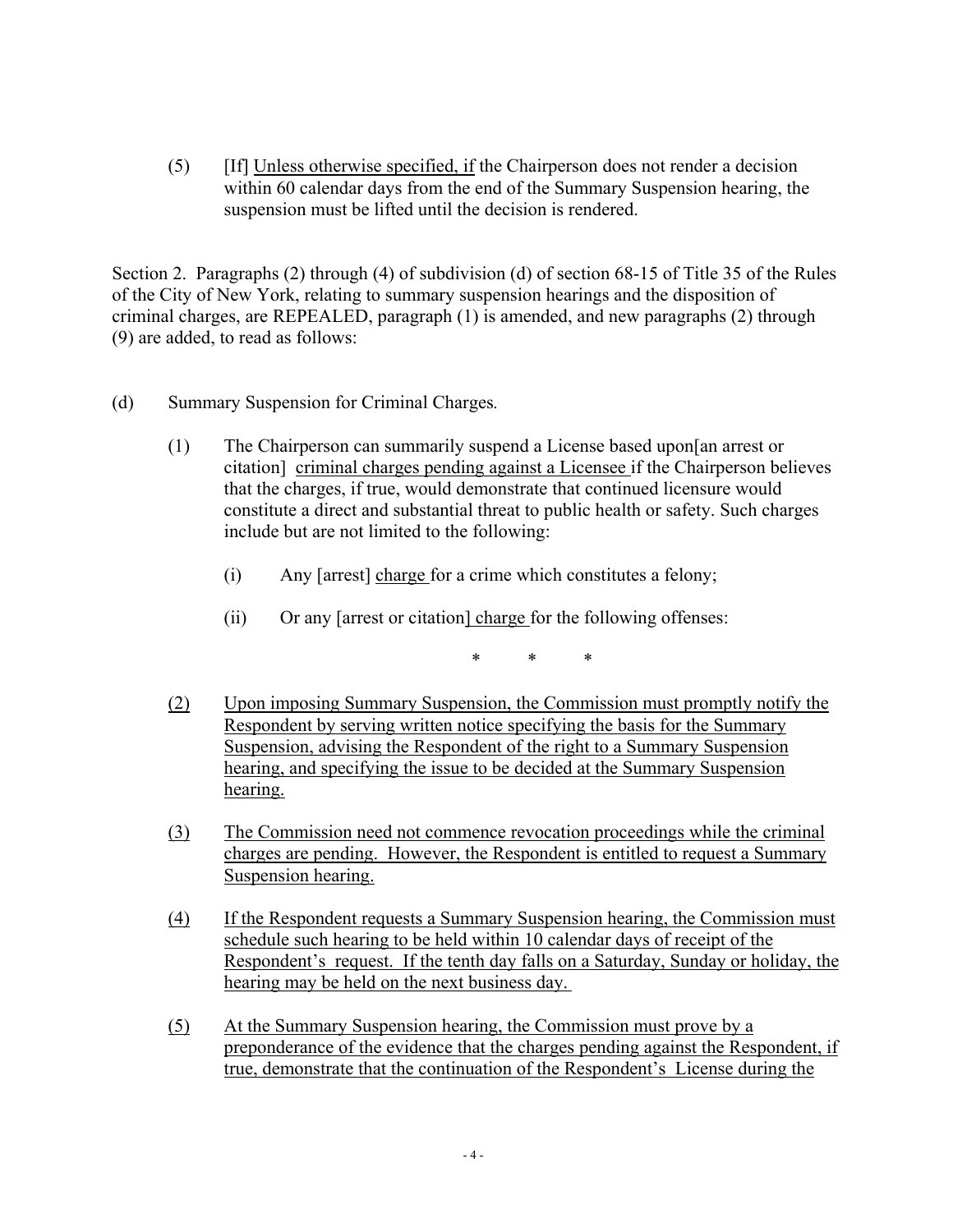pendency of criminal charges would pose a direct and substantial threat to public health or safety.

At the hearing, both the Commission and the Respondent may present evidence relevant to the determination, including, but not limited to:

- (a) The particular facts and circumstances underlying the criminal charges, including the connection between the alleged offense and the Respondent's duties and responsibilities as a driver licensed by the Commission;
- (b) The Respondent's driving record, including any history of serious violations or license suspension under these Rules or applicable provisions of law relating to traffic or Vehicles licensed by the Commission;
- (c) The Respondent's previous criminal record, or lack thereof;
- (d) The Respondent's character and standing in the community; and
- (e) Any other evidence relevant to whether continued licensure of the Respondent during the pendency of criminal charges would pose a direct and substantial threat to public health or safety.
- (6) The Recommended Decision shall be rendered within 15 business days from the close of the record of the Summary Suspension hearing.
- (7) The Chairperson can accept, reject, or modify the Recommended Decision in a written decision that includes the reasons therefor. The Chairperson may not reject or modify the Recommended Decision without setting forth a reasonable basis for doing so.
- (8) (a) Except as further specified in subparagraph (b) of this paragraph, the Chairperson must render a decision on continued suspension within twenty (20) calendar days of the date of the Recommended Decision, but only after providing the Respondent a copy of the Recommended Decision and an opportunity to respond to the Recommended Decision within ten (10) calendar days. If the Chairperson does not render a decision within the 20-day period, the suspension must be lifted until such action is taken by the Chairperson.

(b) Within seven (7) days of receiving a Recommended Decision recommending that the suspension be lifted, the Chairperson must: (i) accept the recommendation and lift the suspension, or (ii) provide the Respondent notice that the Recommended Decision may be rejected or modified, and the reasons therefor, and ten (10) days to respond in writing to such notice.

(9) Notwithstanding the procedures for lifting a suspension during the pendency of criminal charges as set forth in this paragraph: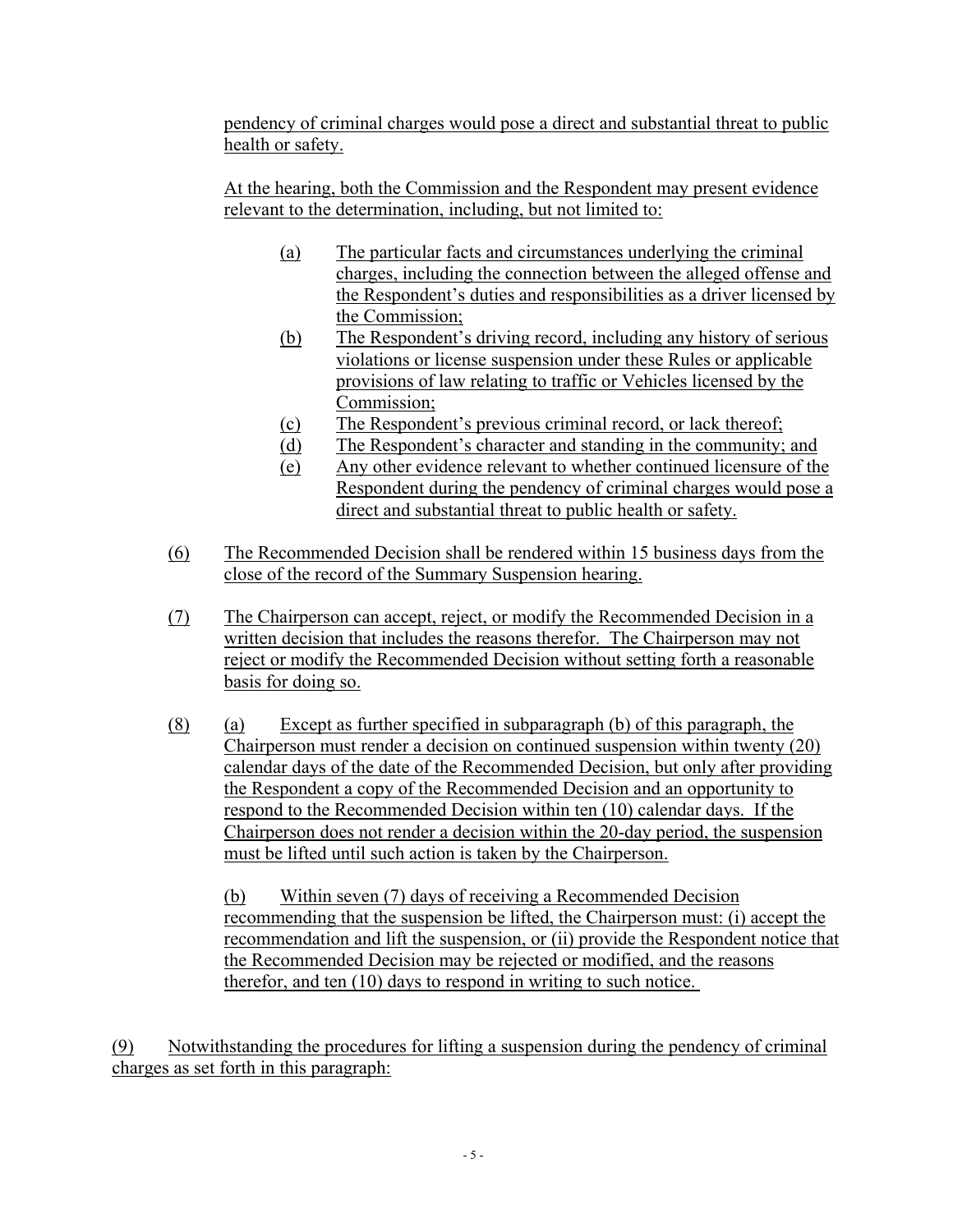(a) Within one (1) business day of receipt of a certificate of disposition indicating that the charges against the Respondent have been dismissed, withdrawn, reduced to an offense not specified in paragraph (1) of this subdivision, or otherwise disposed of in a similar manner, the Commission must lift the suspension

(b) In all other cases, within five (5) business days of receiving from the Respondent a certificate of disposition of the criminal charges, the Commission must either lift the suspension or commence revocation proceedings.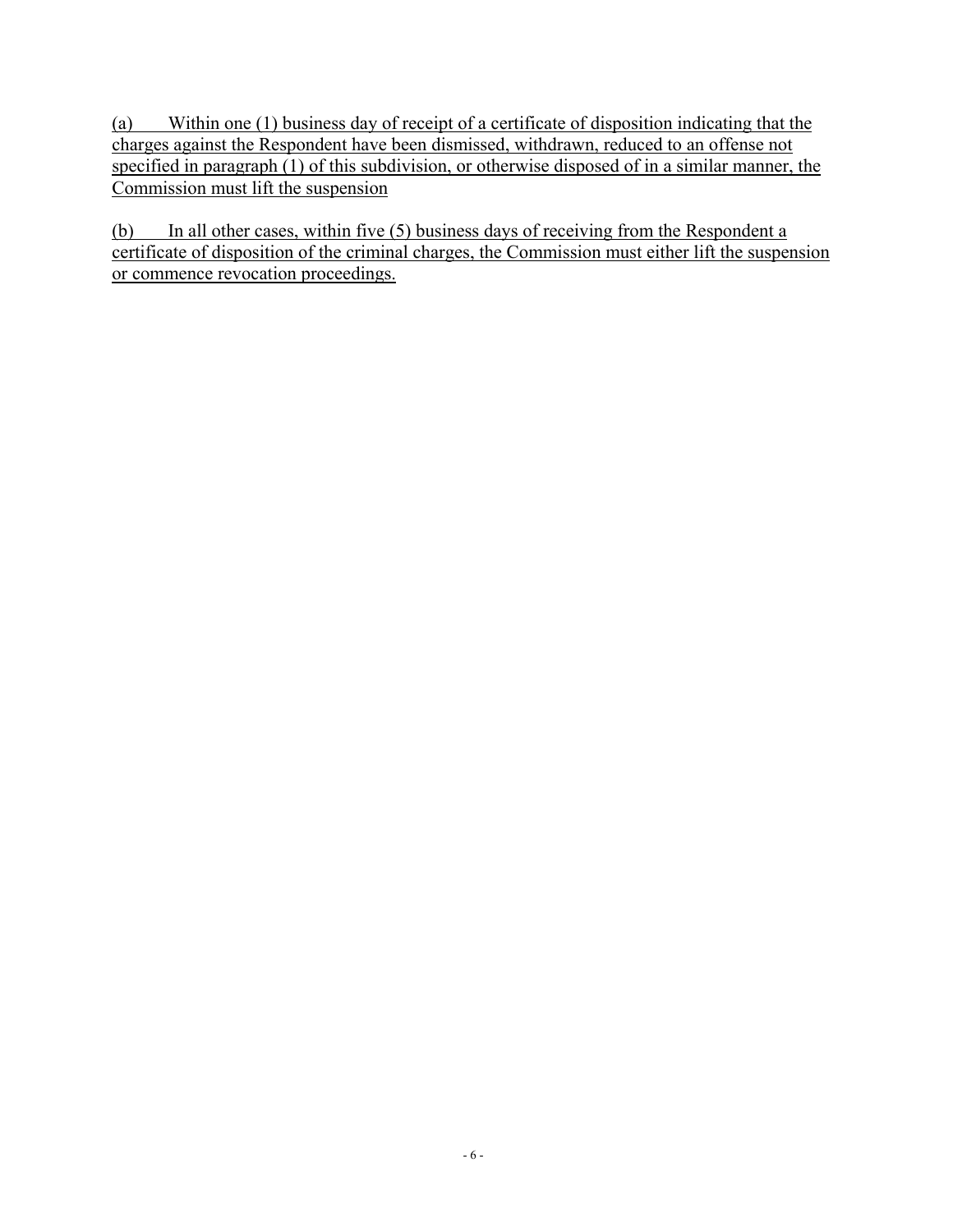## **NEW YORK CITY MAYOR'S OFFICE OF OPERATIONS 253 BROADWAY, 10th FLOOR NEW YORK, NY 10007 212-788-1400**

# **CERTIFICATION / ANALYSIS PURSUANT TO CHARTER SECTION 1043(d)**

## **RULE TITLE: Summary Suspension of License Resulting from Pending Criminal Charges**

## **REFERENCE NUMBER: TLC-115**

#### **RULEMAKING AGENCY: Taxi & Limousine Commission**

I certify that this office has analyzed the proposed rule referenced above as required by Section 1043(d) of the New York City Charter, and that the proposed rule referenced above:

- (i) Is understandable and written in plain language for the discrete regulated community or communities;
- (ii) Minimizes compliance costs for the discrete regulated community or communities consistent with achieving the stated purpose of the rule; and
- (iii) The proposed rules provide the procedures necessary for a driver to request an expedited hearing, and what the hearing will consist of.

 */s/ Francisco X. Navarro September1, 2020* Mayor's Office of Operations Date